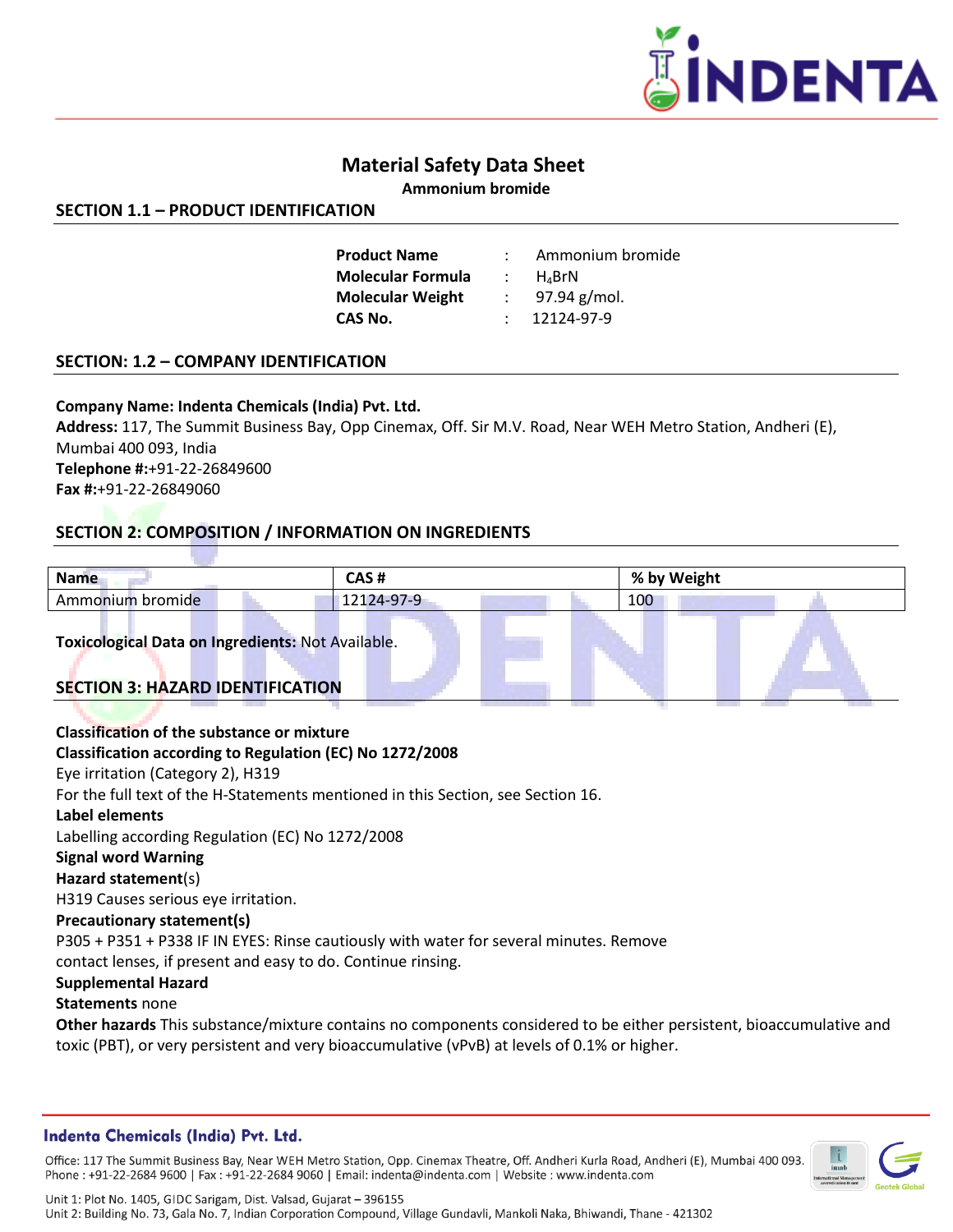## **SECTION 4: FIRST AID MEASURES**

# **Description of first aid measures General advice** Consult a physician. Show this safety data sheet to the doctor in attendance. **If inhaled** If breathed in, move person into fresh air. If not breathing, give artificial respiration. Consult a physician. **In case of skin contact** Wash off with soap and plenty of water. Consult a physician. **In case of eye contact** Rinse thoroughly with plenty of water for at least 15 minutes and consult a physician. **If swallowed** Never give anything by mouth to an unconscious person. Rinse mouth with water. Consult a physician. **Most important symptoms and effects, both acute and delayed** The most important known symptoms and effects are described in the labelling (see section 2.2) and/or in section 11 **Indication of any immediate medical attention and special treatment needed** No data available **SECTION 5: FIRE AND EXPLOSION DATA**

# **Extinguishing media Suitable extinguishing media** Use water spray, alcohol-resistant foam, dry chemical or carbon dioxide. **Special hazards arising from the substance or mixture** Nitrogen oxides (NOx), Hydrogen bromide gas **Advice for firefighters** Wear self-contained breathing apparatus for firefighting if necessary. **Further information** No data available

## **SECTION 6: ACCIDENTAL RELEASE MEASURES**

#### **Personal precautions, protective equipment and emergency procedures**

Use personal protective equipment. Avoid dust formation. Avoid breathing vapours, mist or gas. Ensure adequate ventilation. Avoid breathing dust.

#### **For personal protection see section 8.**

Environmental precautions

Do not let product enter drains.

#### **Methods and materials for containment and cleaning up**

Pick up and arrange disposal without creating dust. Sweep up and shovel. Keep in suitable, closed containers for disposal.

#### **Reference to other sections**

For disposal see section 13.

#### **SECTION7: HANDLING AND STORAGE**

#### **Precautions for safe handling**

Avoid contact with skin and eyes. Avoid formation of dust and aerosols. Provide appropriate exhaust ventilation at places where dust is formed. Normal measures for preventive fire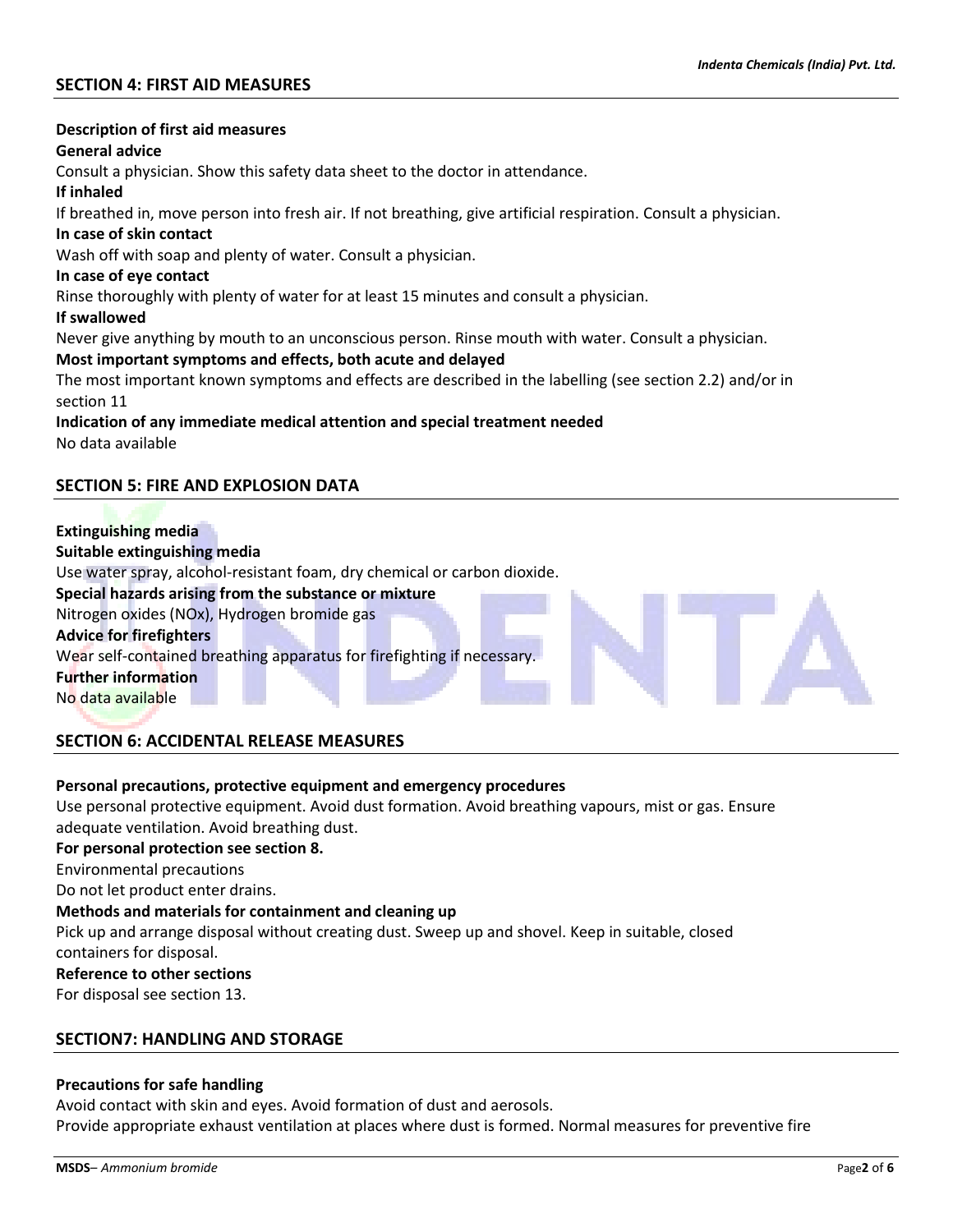protection.

For precautions see section 2.2.

## **Conditions for safe storage, including any incompatibilities**

Store in cool place. Keep container tightly closed in a dry and well-ventilated place.

Air sensitive. Hygroscopic.

Storage class (TRGS 510): Combustible Solids

### **Specific end use(s)**

Apart from the uses mentioned in section 1.2 no other specific uses are stipulated

# **SECTION 8: EXPOSURE CONTROL / PERSONAL PROTECTION**

## **Control parameters**

#### **Exposure controls**

## **Appropriate engineering controls**

Handle in accordance with good industrial hygiene and safety practice. Wash hands before breaks and at the end of workday.

## **Personal protective equipment**

## **Eye/face protection**

Safety glasses with side-shields conforming to EN166 Use equipment for eye protection tested and

approved under appropriate government standards such as NIOSH (US) or EN 166(EU).

### **Skin protection**

Handle with gloves. Gloves must be inspected prior to use. Use proper glove removal technique (without touching glove's outer surface) to avoid skin contact with this product. Dispose of contaminated gloves after use in accordance with applicable laws and good laboratory practices.

#### Wash and dry hands.

The selected protective gloves have to satisfy the specifications of EU Directive 89/686/EEC and the standard EN 374 derived from it.

#### **Full contact**

Material: Nitrile rubber Minimum layer thickness: 0.11 mm Break through time: 480 min Material tested: Dermatril® (KCL 740 / Aldrich Z677272, Size M)

## **Splash contact**

Material: Nitrile rubber

Minimum layer thickness: 0.11 mm

Break through time: 480 min

Material tested: Dermatril® (KCL 740 / Aldrich Z677272, Size M)

Data source: KCL GmbH, D-36124 Eichenzell, phone +49 (0)6659 87300, e-mail sales@kcl.de, test method: EN374

If used in solution, or mixed with other substances, and under conditions which differ from EN 374, contact the supplier of the CE approved gloves. This recommendation is advisory only and must be evaluated by an industrial situation of anticipated use by our customers. It should not be Construed as offering an approval for any specific use scenario.

## **Body Protection**

Impervious clothing, The type of protective equipment must be selected according to the concentration and amount of the dangerous substance at the specific workplace.

## **Respiratory protection**

For nuisance exposures use type P95 (US) or type P1 (EU EN 143) particle r (US) or type ABEKP2 (EU EN 143) respirator cartridges. Use respirators and components tested and approved under appropriate government standards such as NIOSH (US) or CEN (EU). Control of environmental exposure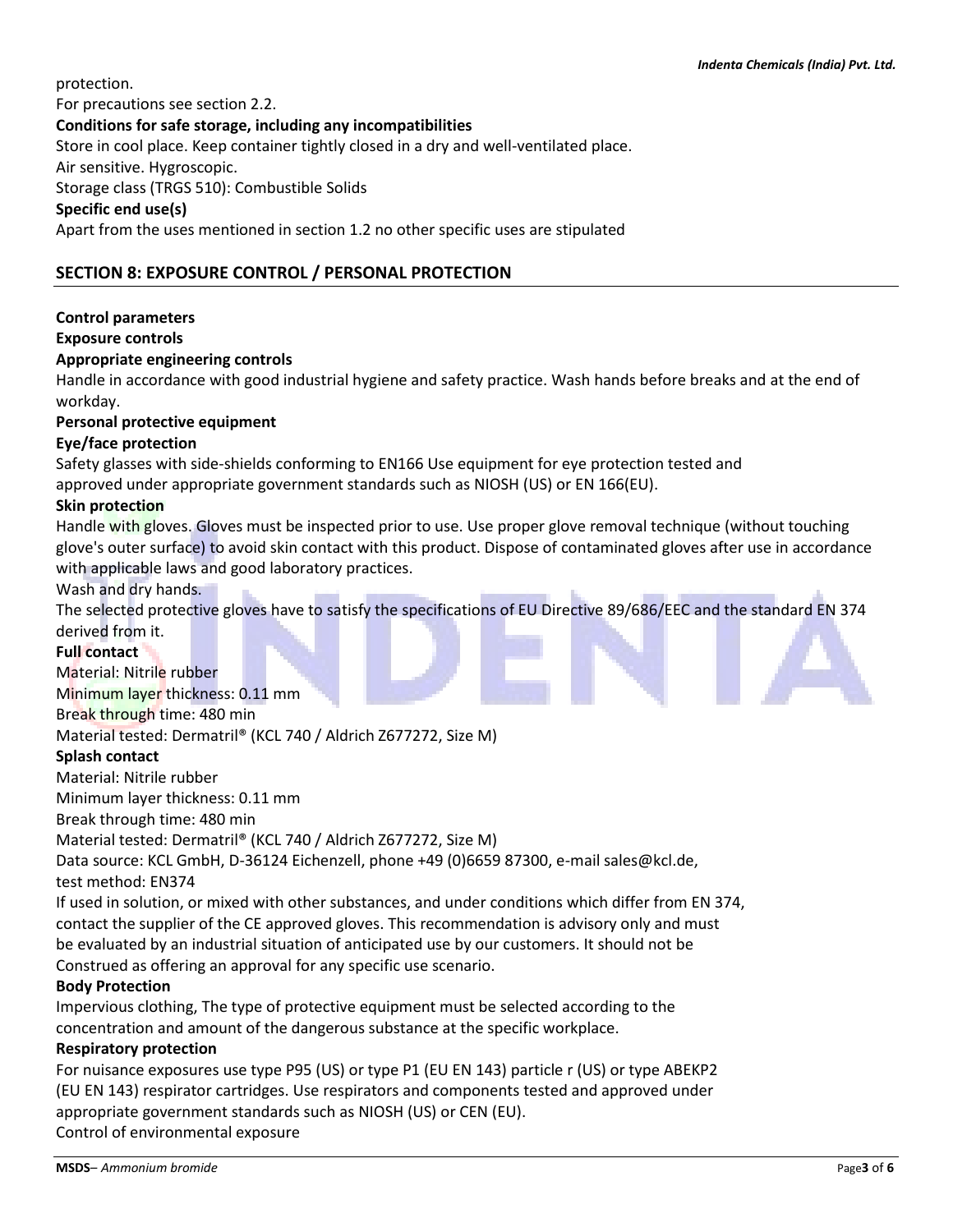## **SECTION 9: PHYSICAL AND CHEMICAL PROPERTIES**

#### **Information on basic physical and chemical properties**

- **a) Appearance Form:** powder Colour: colourless
- **b) Odour** No data available
- **c) Odour Threshold** No data available
- **d) PH** 5.0 6.5 at 50 g/l at 25 °C
- **e) Melting point/freezing point Melting point/range**: 452 °C lit.
- **f) Initial boiling point and boiling range** No data available
- **g) Flash point** Not applicable
- **h) Evaporation rate** No data available
- **i) Flammability (solid, gas)** No data available
- **j) Upper/lower flammability or explosive limits** No data available
- **k) Vapour pressure** 1 mmHg at 197.7 °C
- **l) Vapour density** No data available
- **m) Relative density** 2.43 g/mL at 25 °C
- **n) Water solubility** No data available
- **o) Partition coefficient: noctanol/water** No data available
- **p) Auto-ignition temperature** No data available
- **q) Decomposition temperature** No data available
- **r) Viscosity** No data available
- **s) Explosive properties** No data available
- **t) Oxidizing properties** No data available

## **SECTION 10: STABILITY AND REACTIVITY**

**Reactivity** No data available **Chemical stability** Stable under recommended storage conditions. **Possibility of hazardous reactions** No data available

**Conditions to avoid**

Avoid moisture.

**Incompatible materials**

Strong oxidizing agents, Strong acids, Strong bases, Heavy metals, Silver salts, Potassium

**Hazardous decomposition products**

Hazardous decomposition products formed under fire conditions. - Nitrogen oxides (NOx), Hydrogen bromide gas **Other decomposition products -** No data available

In the event of fire: see section 5

## **SECTION 11: TOXICOLOGICAL INFORMATION**

#### **Information on toxicological effects**

## **Acute toxicity**

LD50 Oral - Rat - 2,700 mg/kg (Ammonium bromide) Remarks: Sense Organs and Special Senses (Nose, Eye, Ear, and Taste): Olfaction: Other changes. Behavioral:Somnolence (general depressed activity). Lungs, Thorax, or Respiration: Other changes. **Skin corrosion/irritation**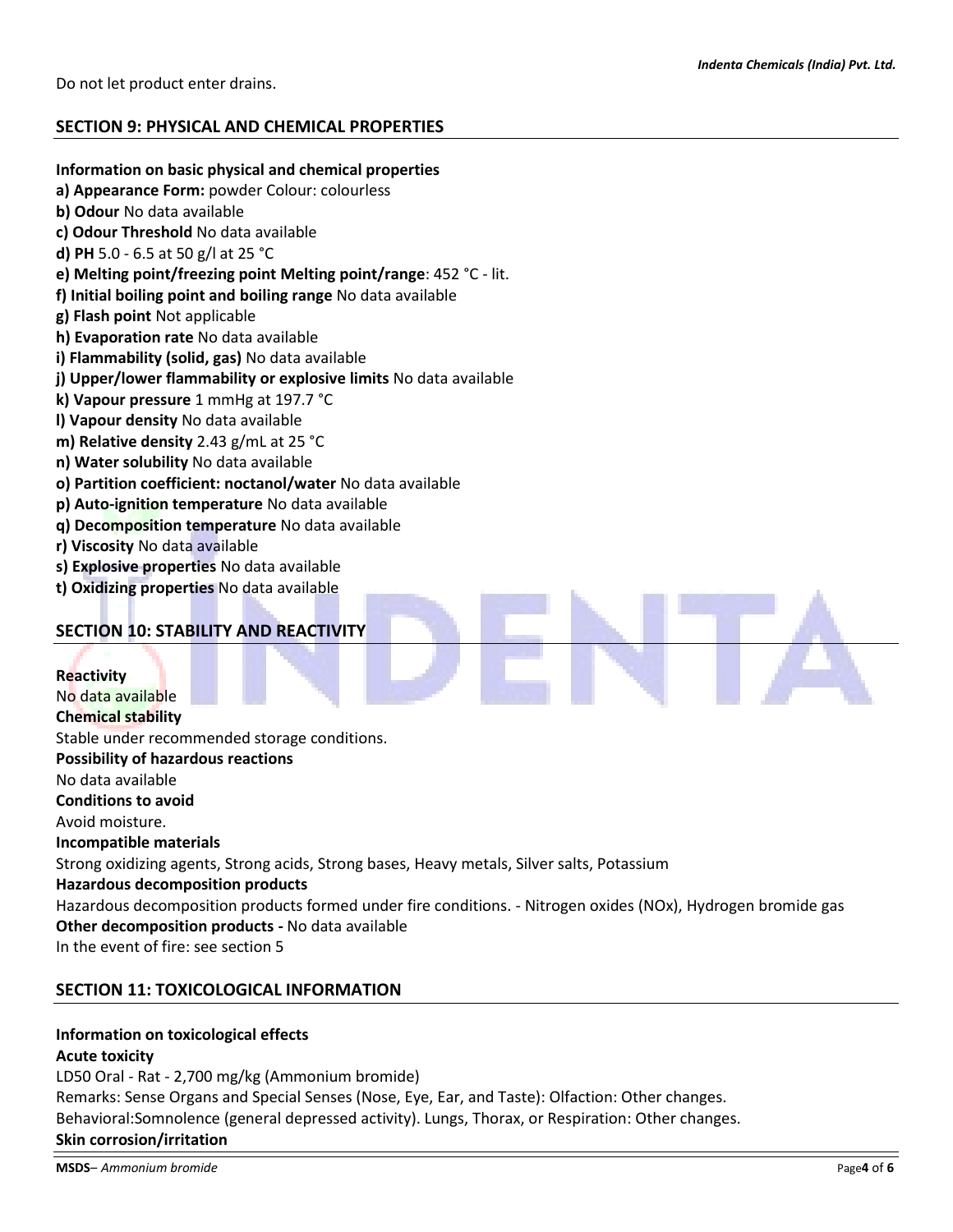a.

Skin - Rabbit (Ammonium bromide) Result: No skin irritation **Serious eye damage/eye irritation** Eyes - Rabbit (Ammonium bromide) Result: Mild eye irritation **Respiratory or skin sensitisation** No data available (Ammonium bromide) **Germ cell mutagenicity** No data available (Ammonium bromide) **Carcinogenicity IARC:** No components of this product present at levels greater than or equal to 0.1% is identified as probable, possible or confirmed human carcinogen by IARC. **Reproductive toxicity** No data available (Ammonium bromide) **Specific target organ toxicity - single exposure** No data available (Ammonium bromide) **Specific target organ toxicity - repeated exposure** No data available **Aspiration hazard** No data available (Ammonium bromide) **Additional Information RTECS:** BO9155000 Bronchitis., Confusion., Tremors, Headache, Anorexia., To the best of our knowledge, the chemical,

physical, and toxicological properties have not been thoroughly investigated.(Ammonium bromide)

| <b>SECTION 12: ECOLOGICAL INFORMATION</b>                                                                                                                                                                                                                  |
|------------------------------------------------------------------------------------------------------------------------------------------------------------------------------------------------------------------------------------------------------------|
| <b>Toxicity</b><br>No data available<br>Persistence and degradability                                                                                                                                                                                      |
| No data available                                                                                                                                                                                                                                          |
| <b>Bioaccumulative potential</b>                                                                                                                                                                                                                           |
| No data available                                                                                                                                                                                                                                          |
| <b>Mobility in soil</b>                                                                                                                                                                                                                                    |
| No data available (Ammonium bromide)                                                                                                                                                                                                                       |
| <b>Results of PBT and vPvB assessment</b>                                                                                                                                                                                                                  |
| This substance/mixture contains no components considered to be either persistent, bioaccumulative and<br>toxic (PBT), or very persistent and very bioaccumulative (vPvB) at levels of 0.1% or higher.<br><b>Other adverse effects</b><br>No data available |

÷.

## **SECTION 13: DISPOSAL CONSIDERATION**

## **Waste treatment methods**

### **Product**

Offer surplus and non-recyclable solutions to a licensed disposal company. Contact a licensed professional waste disposal service to dispose of this material. Dissolve or mix the material with a combustible solvent and burn in a chem scrubber.

#### **Contaminated packaging**

Dispose of as unused product.